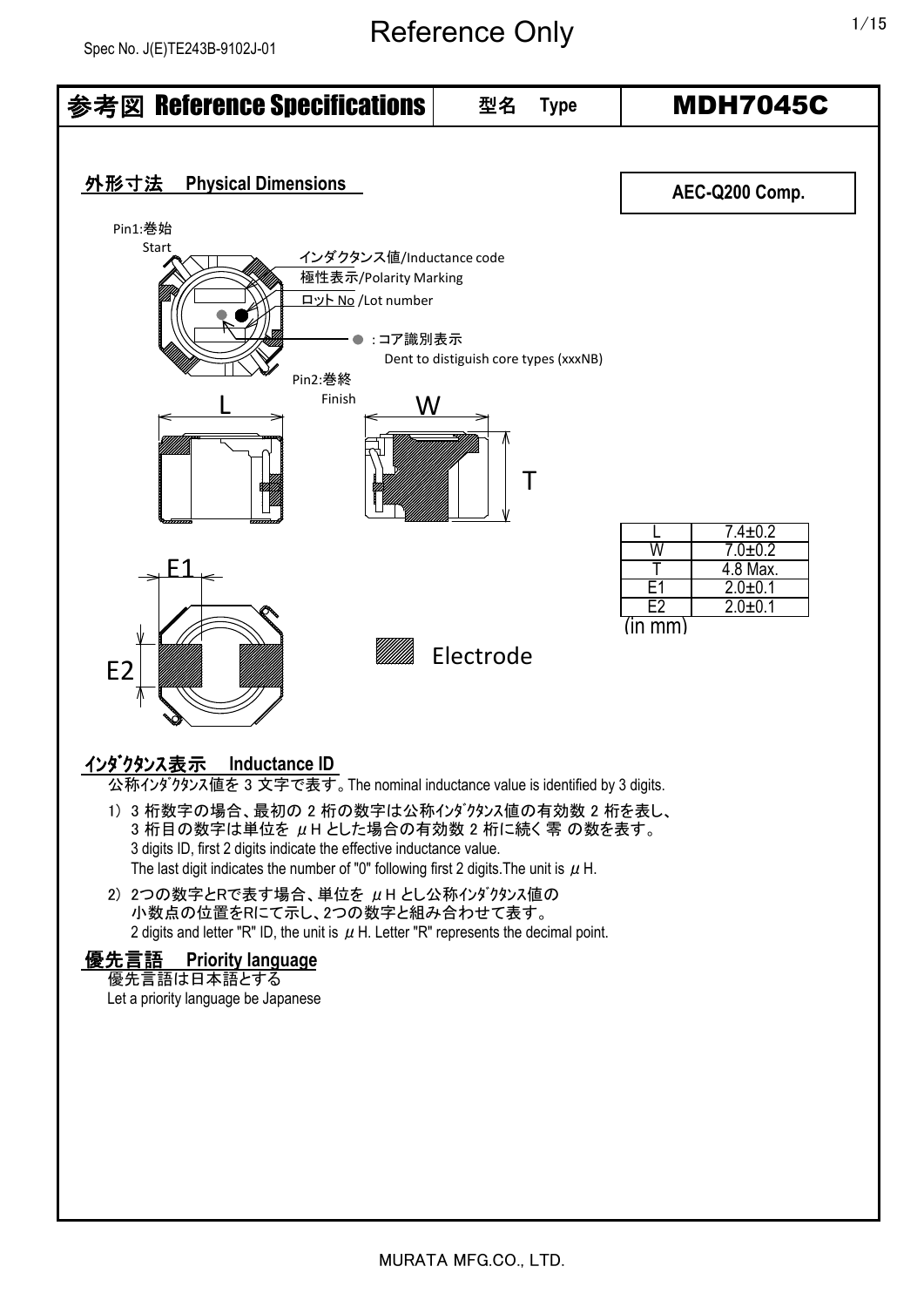# MDH7045C Type 電気的個別性能 Electrical Specifications

|                     |                   |           | インダクタンス    |                | 直流抵抗                 | 定格電流                 | 定格電流                 |
|---------------------|-------------------|-----------|------------|----------------|----------------------|----------------------|----------------------|
|                     |                   |           | Inductance |                | <b>DC</b> Resistance | (インダクタンス変化           | (温度上昇に基づ             |
| 部品番号                | 番号                | 公称値       | 許容差        | 代表値            | 許容差                  | に基づく場合)              | 〈場合)                 |
|                     |                   | Nominal   | Tolerance  | <b>Typical</b> | Tolerance            | <b>Rated Current</b> | <b>Rated Current</b> |
| Customer's Part No. | Part No.          | Value     |            | Value          |                      | Based on             | Based on             |
|                     |                   |           |            |                |                      | Inductance change    | Temperature rise     |
|                     |                   | $(\mu H)$ | (96)       | $(m \Omega)$   | (96)                 | $(A)$ (Max.)         | $(A)$ (Max.)         |
|                     | MDH7045C-1R0NB=P3 | 1.0       | ±30        | 9.0            | ±30                  | 8.8                  | 4.7                  |
|                     | MDH7045C-1R5NB=P3 | 1.5       | ±30        | 10             | ±30                  | 7.1                  | 4.3                  |
|                     | MDH7045C-2R2NB=P3 | 2.2       | ±30        | 13             | ±30                  | 5.8                  | 4.1                  |
|                     | MDH7045C-3R3NB=P3 | 3.3       | ±30        | 16             | ±30                  | 5.0                  | 3.4                  |
|                     | MDH7045C-4R7NB=P3 | 4.7       | ±30        | 18             | ±30                  | 4.2                  | 3.0                  |
|                     | MDH7045C-6R8NB=P3 | 6.8       | ±30        | 22             | ±30                  | 3.4                  | 2.8                  |
|                     | MDH7045C-100MA=P3 | 10        | ±20        | 33             | ±30                  | 2.5                  | 2.6                  |
|                     | MDH7045C-150MA=P3 | 15        | ±20        | 55             | ±30                  | 2.0                  | 1.8                  |
|                     | MDH7045C-220MA=P3 | 22        | ±20        | 69             | ±30                  | 1.6                  | 1.7                  |
|                     | MDH7045C-330MA=P3 | 33        | ±20        | 97             | ±30                  | 1.4                  | 1.3                  |
|                     | MDH7045C-470MA=P3 | 47        | ±20        | 130            | ±30                  | 1.1                  | 1.1                  |
|                     | MDH7045C-680MA=P3 | 68        | ±20        | 200            | ±30                  | 0.96                 | 0.88                 |
|                     | MDH7045C-101MA=P3 | 100       | ±20        | 290            | ±30                  | 0.75                 | 0.80                 |
|                     | MDH7045C-151MA=P3 | 150       | ±20        | 430            | ±30                  | 0.64                 | 0.60                 |
|                     | MDH7045C-221MA=P3 | 220       | ±20        | 550            | ±30                  | 0.53                 | 0.51                 |
|                     | MDH7045C-331MA=P3 | 330       | ±20        | 800            | ±30                  | 0.42                 | 0.49                 |
|                     | MDH7045C-471MA=P3 | 470       | ±20        | 1200           | ±30                  | 0.36                 | 0.35                 |

\*特に指定がない限り、測定は標準状態で行う。

Unless otherwise specified, measurements are the standard atmospheric condition.

| (1)インダクタンス                                     | :LCRメータ 4284A(KEYSIGHT)または同等品により測定。(測定周波数 100kHz、レベル 0.5V)                                                                                             |
|------------------------------------------------|--------------------------------------------------------------------------------------------------------------------------------------------------------|
| Inductance                                     | : Measured with a LCR meter 4284A(KEYSIGHT) or equivalent. (Test Freq. 100kHz, Level 0.5V)                                                             |
| (2)直流抵抗                                        | : デジタルマルチメータ TR6871(アドバンテスト)または同等品により測定。                                                                                                               |
| DC Resistance                                  | : Measured with a digital multimeter TR6871(ADVANTEST) or equivalent.                                                                                  |
| (3) 定格電流                                       | :定格電流(インダクタンス変化に基づく場合)又は定格電流(温度上昇に基づく場合)の<br>何れか小さい方の直流電流値とします。                                                                                        |
| <b>Rated Current</b>                           | : Value defined when DC current flows and Rated Current (Based on Inductance change)                                                                   |
|                                                | or when DC current flows and Rated Current (Based on Temperature rise) whichever is smaller.                                                           |
| ・定格電流<br>(インダクタンス変化に基づく場合)                     | : 定格電流(インダクタンス変化に基づく場合)とはインダクタンスが公称値より30%低下した時の<br>電流値。                                                                                                |
| -Rated Current<br>(Based on Inductance change) | : The saturation allowable DC current value is specified when the decrease of the<br>nominal Inductance value at 30%.                                  |
| ・定格電流<br>(温度上昇に基づく場合)                          | : 定格電流(温度上昇に基づく場合)とは、試験基板に実装したインダクタに直流を<br>流した時の製品温度上昇が 40℃ に達する電流値。                                                                                   |
| Rated Current<br>(Based on Temperature rise)   | : Rated Current (Based on Temperature rise) is specified when temperature of the<br>inductor on our PCB for test purpose is raised 40°C by DC current. |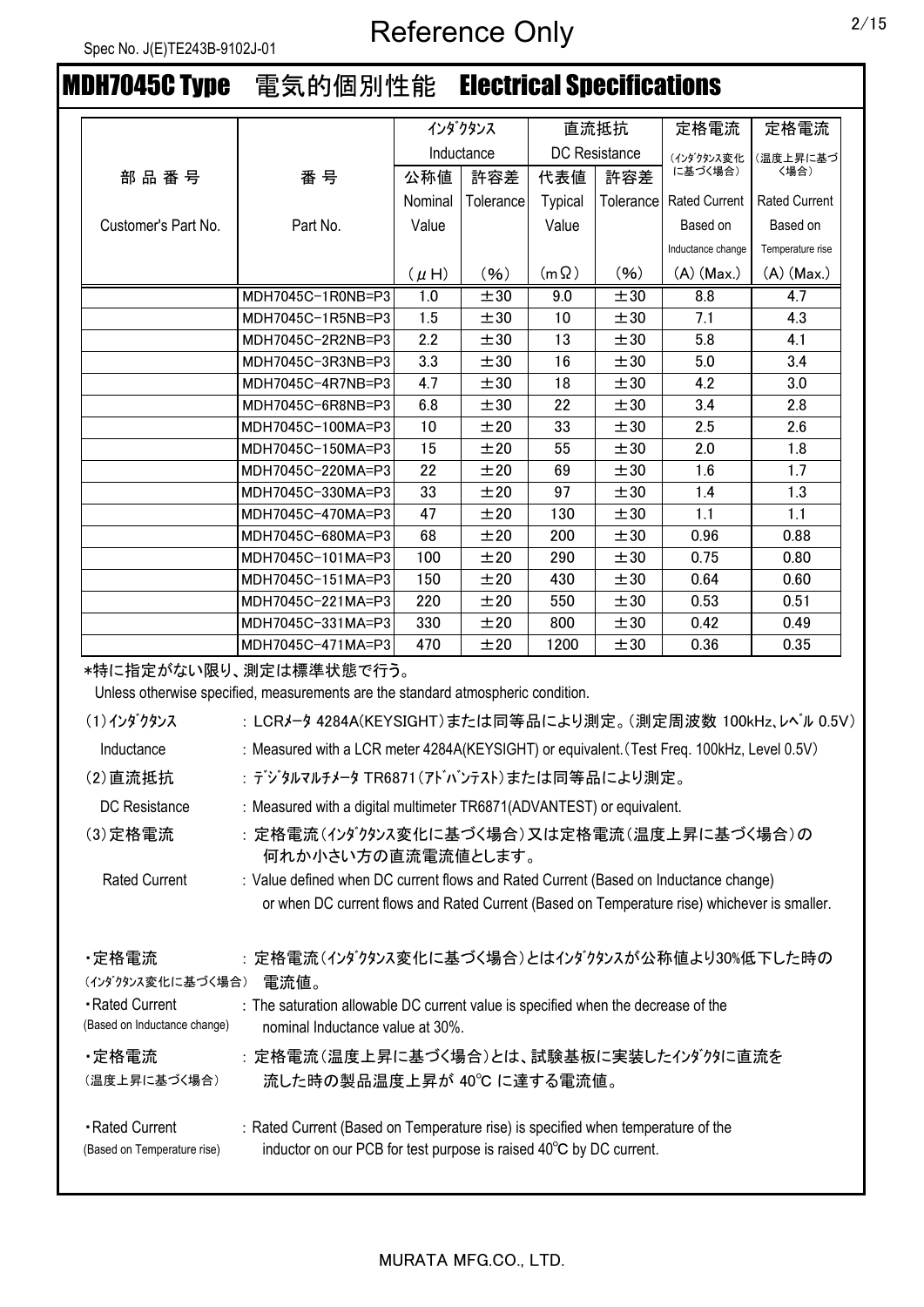|              | Spec No. J(E) I E243B-9102J-01 |                          |                                                |
|--------------|--------------------------------|--------------------------|------------------------------------------------|
|              | <b>MDH7045C Type</b>           |                          | 一般仕様 General Specifications [1/2]              |
|              | 項目<br>Item                     | 規格 Specification         | 条件 Condition                                   |
| $\mathbf{1}$ | 使用温度範囲                         | $-55 \sim +150^{\circ}C$ | 自己温度上昇を含む。(△T=40℃ Max.)                        |
|              | Operating temperature<br>range |                          | Including self temperature rise.(⊿T=40°C Max.) |
|              |                                |                          |                                                |
|              |                                |                          |                                                |
|              |                                |                          |                                                |
|              |                                |                          |                                                |
|              |                                |                          |                                                |
|              |                                |                          |                                                |
|              |                                |                          |                                                |
|              |                                |                          |                                                |
|              |                                |                          |                                                |
|              |                                |                          |                                                |
|              |                                |                          |                                                |
|              |                                |                          |                                                |
|              |                                |                          |                                                |
|              |                                |                          |                                                |
|              |                                |                          |                                                |
|              |                                |                          |                                                |
|              |                                |                          |                                                |
|              |                                |                          |                                                |
|              |                                |                          |                                                |
|              |                                |                          |                                                |
|              |                                |                          |                                                |
|              |                                |                          |                                                |
|              |                                |                          |                                                |
|              |                                |                          |                                                |
|              |                                |                          |                                                |
|              |                                |                          |                                                |
|              |                                |                          |                                                |
|              |                                |                          |                                                |
|              |                                |                          |                                                |
|              |                                |                          |                                                |
|              |                                |                          |                                                |
|              |                                |                          |                                                |
|              |                                |                          |                                                |
|              |                                |                          |                                                |
|              |                                |                          |                                                |
|              |                                |                          |                                                |
|              |                                |                          |                                                |
|              |                                |                          |                                                |

MURATA MFG.CO., LTD.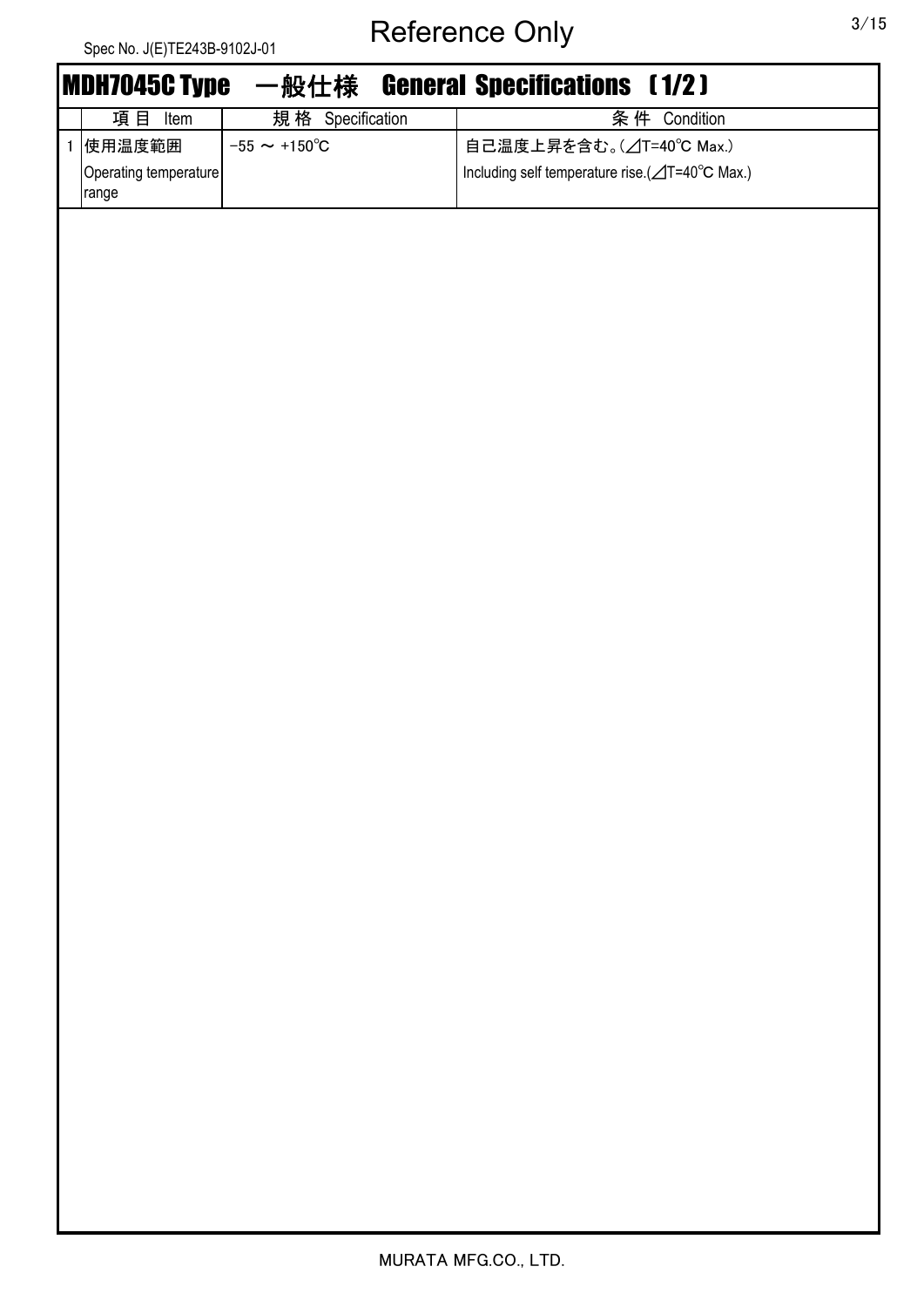# MDH7045C Type 一般仕様 General Specifications ( 2/2 )

## 標準状態 **Standard atmospheric conditions**

 特に指定が無い限り、測定は常温(温度 15~35℃)、常湿(湿度 25~85%)にて行う。 ただし、判定に疑義を生じた場合は温度 20±2℃、湿度 60~70%、気圧 86~106kPaにて行う。

 Unless otherwise specified, the standard range of atmospheric conditions in making measurements and test as follows; Ambient temperature : 15℃ to 35℃ ,Relative humidity : 25% to 85%

If more strict measurement is required, measurement shall be made within following limits;

Ambient temperature : 20±2<sup>°</sup>C, Relative humidity : 60% to 70%, Air pressure : 86kPa to 106kPa

## リフローはんだ条件 **Reflow soldering condition**



\*リフロー回数 : 2回まで Reflow times : 2 times max \*リフロー炉の熱源には、遠赤外線を推奨致します。 熱源としてハロゲンランプを使用されますと、輻射熱が 高く、耐熱範囲を超える場合があり推奨できません。

We recommend infrared ray as heat source of reflow bath. However halogen lamp shall be used, side heat will be beyond range of resistance heat, so we can't recommend it.

# 推奨パターン図 **Recommended PCB pattern**

### ランド寸法設計 **Land pattern designing (Reflow Soldering)**

リフローはんだ付け時の標準ランド寸法を下記に示します。 標準ランド寸法は、電気特性、実装性を考慮して設計されています。この寸法以外で設計されますと、 これらの性能が十分発揮できないことがあります。場合によっては、位置ずれ等のはんだ付け不良と なることがありますので、貴社にてご確認の上ご使用ください。

Recommended land pattern for reflow soldering is as follows:

It has been designed for Electric characteristics and solderability.

Please follow the recommended patterns. Otherwise, their performance which includes electrical performance or solderability may be affected, or result to "position shift" in soldering process.



MURATA MFG.CO., LTD.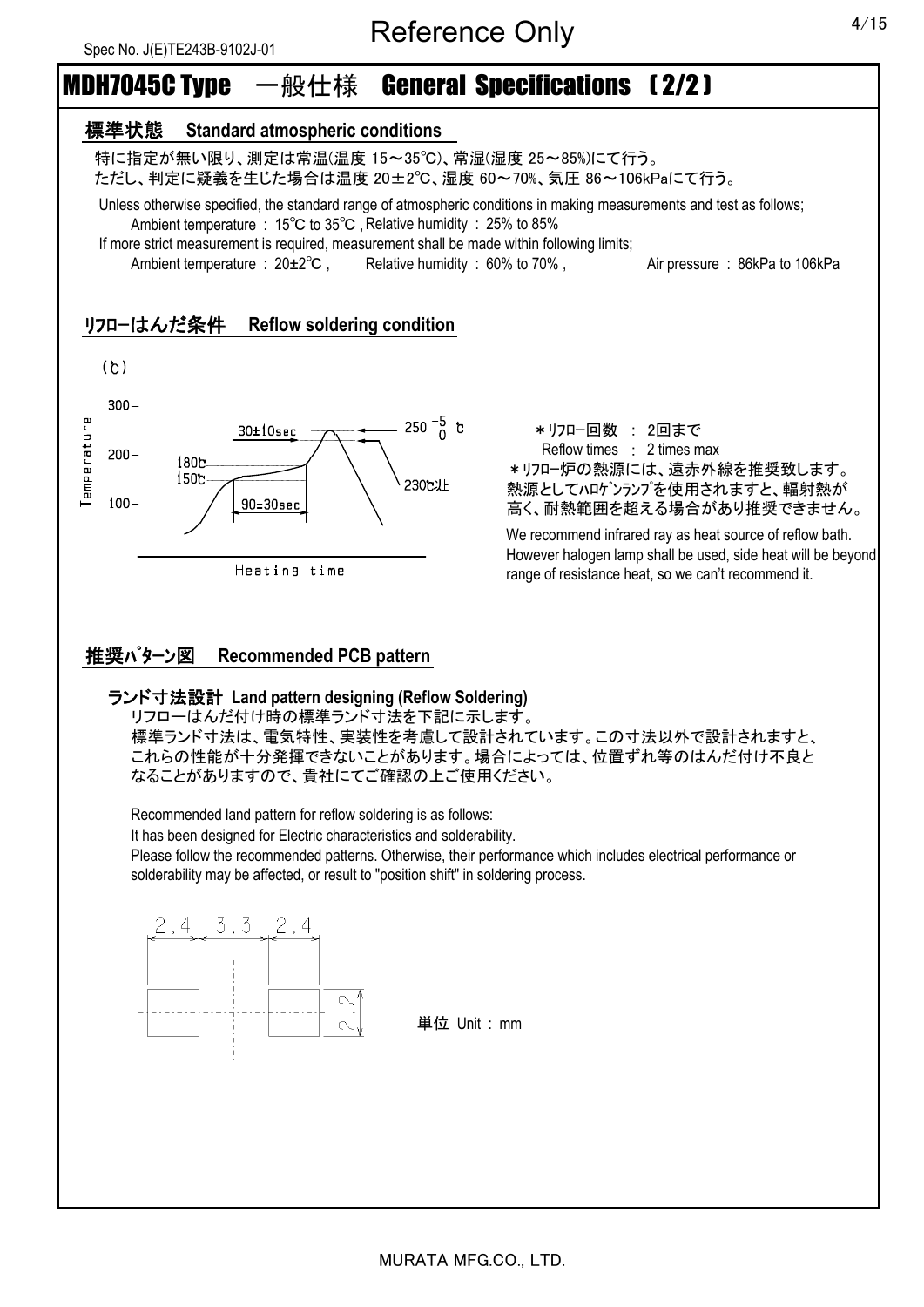|                | <b>MDH7045C Type</b>                        |                                                                     | 信頼性試験項目一覧 Reliability Test Item List [1/2]                                                                                                                                                                                                                                              |
|----------------|---------------------------------------------|---------------------------------------------------------------------|-----------------------------------------------------------------------------------------------------------------------------------------------------------------------------------------------------------------------------------------------------------------------------------------|
|                | 項目<br>Item                                  | 規格 Specification                                                    | 条件<br>Condition                                                                                                                                                                                                                                                                         |
|                | 耐熱性<br><b>High Temperature</b><br>Exposure  | 初期値に対する<br>Lの変化率 ±10%以内                                             | 温度+150℃中に1000時間放置後、常温常湿中に<br>放置し、24±4時間以内に測定。                                                                                                                                                                                                                                           |
|                | AEC-Q200 Test No.3                          | Change from an initial value<br>within $\pm$ 10%<br>$L$ :           | The specimen shall be stored at a temperature of $+150^{\circ}$ C<br>for 1000h. Then it shall be stabilized under standard<br>atmospheric conditions.<br>Measurement shall be made within 24±4h.                                                                                        |
| $\overline{2}$ | 温度サイクル<br>Temperature cycling               | 初期値に対する<br>Lの変化率 ± 10%以内                                            | -55℃(30分)→常温(2分以内)→+150℃(30分)→常温<br>(2分以内)を1サイクルとし、これを1000サイクル行い、<br>常温常湿中に放置し、24±4時間以内に測定。                                                                                                                                                                                             |
|                | AEC-Q200 Test No.4                          | Change from an initial value<br>within $\pm$ 10%<br>L ÷             | The specimen shall be subjected to 1000 continuous cycles<br>of temperature change of -55°C for 30min and +150°C for<br>30min with the transit period of 2min or less. Then it shall be<br>stabilized under standard atmospheric conditions.<br>Measurement shall be made within 24±4h. |
| $\mathfrak{Z}$ | 耐湿性<br><b>Biased Humidity</b>               | 初期値に対する<br>Lの変化率 ± 10%以内                                            | 温度+85℃、湿度 85%中に 1000時間放置後、<br>常温常湿中に放置し、24±4時間以内に測定。                                                                                                                                                                                                                                    |
|                | AEC-Q200 Test No.7                          | Change from an initial value<br>within $\pm$ 10%<br>L ÷             | The specimen shall be stored at a temperature of $+85^{\circ}$ C<br>with relative humidity of 85% for 1000h. Then it shall be<br>stabilized under standard atmospheric conditions.<br>Measurement shall be made within 24±4h.                                                           |
| $\overline{4}$ | 高温負荷<br>High Temperature                    | 初期値に対する<br>Lの変化率 ± 10%以内                                            | 温度+110℃中に1000時間定格電流印加後、<br>常温常湿中に放置し、24±4時間以内に測定。                                                                                                                                                                                                                                       |
|                | <b>Operating Life</b><br>AEC-Q200 Test No.8 | Change from an initial value<br>within $\pm$ 10%<br>Listan          | The specimen shall be stored with rated current<br>in temperature +110 °C after 1000h. Then it shall be<br>stabilized under standard atmospheric conditions.<br>Measurement shall be made within 24±4h.                                                                                 |
|                | 5 外形寸法<br><b>Physical Dimensions</b>        | 外形寸法仕様による                                                           | デジタルノギスおよび光学顕微鏡を用いて測定。                                                                                                                                                                                                                                                                  |
|                | AEC-Q200 Test No.10                         | According to specification                                          | Measures using digital slide calipers and an optical microscope.                                                                                                                                                                                                                        |
|                | 6 耐薬品性試験<br>Resistance to Solvent           | 著しい異常のないこと                                                          | イソプロピルアルコール(25±5℃)中に5分間浸す                                                                                                                                                                                                                                                               |
|                | AEC-Q200 Test No.12                         | No Damage.                                                          | Immerse in Isopropyl-Alcohol for 5min at 25±5°C.                                                                                                                                                                                                                                        |
|                | 耐衝撃性<br>Mechanical shock                    | 初期値に対する<br>Lの変化率 ±10%以内                                             | : 981 m/s <sup>2</sup> (≒100G)<br>加速度 Peak acceleration<br>作用時間 Duration of pulse : 6 ms<br>6方向に各 3回(計 18回)<br>: 3 times in each of $6(\pm X, \pm Y, \pm Z)$ axes.                                                                                                                      |
|                | AEC-Q200 Test No.13                         | Change from an initial value<br>within $\pm$ 10%<br>$L \rightarrow$ | 3 successive shock shall be applied in the perpendicular<br>direction of each surface of the specimen.                                                                                                                                                                                  |
| 8              | 耐振性<br>Vibration                            | 初期値に対する<br>Lの変化率 ± 10%以内                                            | 掃引割合 10~2000~10Hz、掃引時間 20分、全振幅 1.5mm、<br>5G X・Y・Z 方向に各 4時間(計 12時間)加える。                                                                                                                                                                                                                  |
|                | AEC-Q200 Test No.14                         | Change from an initial value<br>within $\pm$ 10%<br>L               | The specimen shall be subjected to a vibration of 1.5mm<br>amplitude, sweep time 20min, 5G, sweep frequency 10~2000Hz<br>(10 to 2000 to 10Hz) for 4h in each of $3(X, Y, Z)$ axes.                                                                                                      |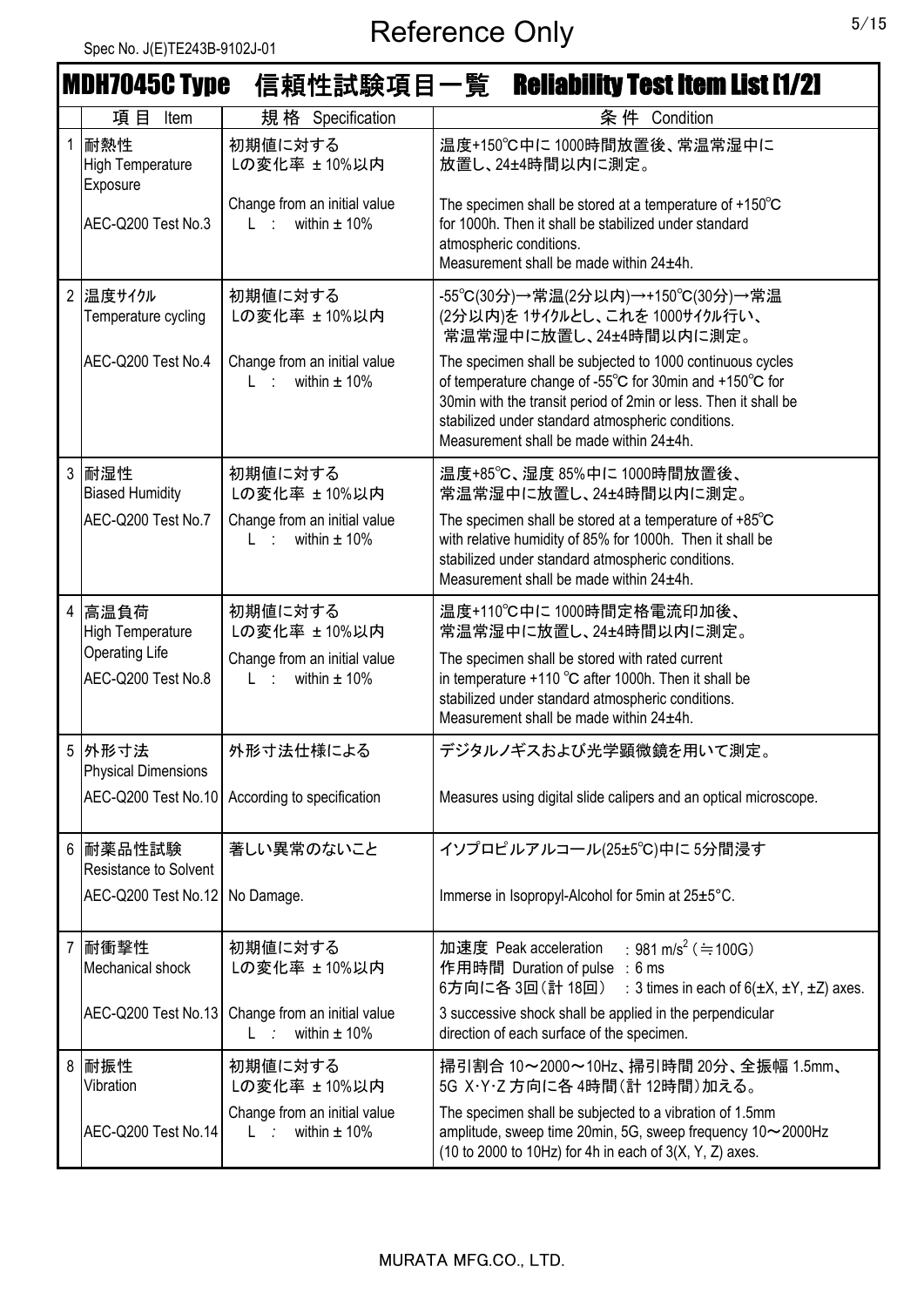|                  | <b>MDH7045C Type</b>                                          |                                                                             | 信頼性試験項目一覧 Reliability Test Item List [2/2]                                                                                                                                                                                                                                                                                       |
|------------------|---------------------------------------------------------------|-----------------------------------------------------------------------------|----------------------------------------------------------------------------------------------------------------------------------------------------------------------------------------------------------------------------------------------------------------------------------------------------------------------------------|
|                  | 項 目<br>Item                                                   | 規格 Specification                                                            | 条件 Condition                                                                                                                                                                                                                                                                                                                     |
| $\boldsymbol{9}$ | はんだ耐熱性<br>Resistance to<br>solder heat<br>AEC-Q200 Test No.15 | 初期値に対する<br>Lの変化率 ± 10%以内                                                    | 試験方法 Test method<br>MIL-STD-202G METHOD 210F Test condition Kに基づく。<br>リフローはんだ Reflow soldering method<br>•183°C以上 above 183°C, 90~120s<br>温度条件<br>$\cdot 250 \pm 5^{\circ}$ C, $30 \pm 5s$<br>Temperature condition<br>試料を板厚 0.8mmガラスエポキシ基板に置き、上記<br>条件にてリフロー炉を3回通す。                                                             |
|                  |                                                               | Change from an initial value<br>within $\pm$ 10%<br>$L \rightarrow$         | Based on MIL-STD-202G METHOD 210F Test condition K.<br>The specimen shall be subjected to the reflow process<br>under the above condition 3 times.<br>Test board shall be 0.8mm thick. Base material shall<br>be glass epoxy resin.<br>測定 Measurement<br>常温常湿中に1時間放置後測定。<br>The specimen shall be stored at standard atmospheric |
|                  |                                                               |                                                                             | conditions for 1h in prior to the measurement.                                                                                                                                                                                                                                                                                   |
|                  | 10 ESD 試験 (HBM)<br>ESD Test (HBM)                             | 初期値に対する<br>Lの変化率 ± 10%以内                                                    | 両端子及び本体上部に各3回印加する。<br>接触放電: ±2kV (AEC-Q200-002 Component Classification:2)                                                                                                                                                                                                                                                       |
|                  | AEC-Q200 Test No.17                                           | Change from an initial value<br>L : within $\pm$ 10%                        | Test conditions:<br>3 times in each of terminals and top side of component.<br>Direct contact discharge: ±2kV                                                                                                                                                                                                                    |
|                  | 11 はんだ付け性<br>Solderability                                    | 浸漬した電極面の 90%<br>以上新しいはんだで覆わ<br>れている事。                                       | 電極を常温にてフラックスを塗布し下記条件にて<br>プリヒート後試料全体をはんだ槽に浸漬する。<br>J-STD-002 Condition SMD)C Method D                                                                                                                                                                                                                                            |
|                  | AEC-Q200 Test No.18                                           | New solder shall cover<br>90% minimum of the surface<br>immersed.           | Electrode shall be immersed in flux at room temperature<br>and then shall be immersed in solder bath after preheat.<br>・はんだ付け Soldering<br>$245 \pm 5^{\circ}$ C, 5s                                                                                                                                                             |
|                  | 12 電気的評価<br>Electrical<br>Characterization                    | 初期値に対するしの<br>温度係数<br>Max.2000ppm/°C                                         | 温度-55~+150℃の間で測定。                                                                                                                                                                                                                                                                                                                |
|                  | AEC-Q200 Test No.19                                           | Inductance temperature<br>coefficient<br>L: $Max.2000$ ppm/ $\textdegree$ C | To be measured in the range of -55 to $150^{\circ}$ C.                                                                                                                                                                                                                                                                           |
|                  | 13 たわみ強度<br><b>Board Flex</b>                                 | 初期値に対する<br>Lの変化率 ± 10%以内                                                    | 矢印の方向に曲げ幅 2mmになるまで毎秒約 0.5mmの速さで<br>加圧し60秒間保持する。                                                                                                                                                                                                                                                                                  |
|                  | AEC-Q200 Test No.21                                           | Change from an initial value<br>within $\pm$ 10%<br>$L \rightarrow \infty$  | Apply pressure gradually in the direction of the arrow at a rate of about<br>0.5mm/s until bent depth reaches 2mm and hold for 60s.<br>Pressing device<br>加圧治具                                                                                                                                                                   |
|                  |                                                               |                                                                             | R340<br>基板 Board: 40 × 100mm<br>厚さ Thickness : 1.6mm<br>$\mathsf{J}_{\mathsf{Specimen}}$<br>試料<br>45 <sup>#2</sup><br>$45^{*2}$                                                                                                                                                                                                  |
|                  | 14 固着強度<br>Terminal strength                                  | 初期値に対する<br>Lの変化率 ±10%以内                                                     | radius 0,5 mm<br>R0.5の押し治具を使用して、矢印の方向<br>DUT<br>に静荷重を加え60秒間保持する。<br>測定は、荷重を取り去った後に行なう。                                                                                                                                                                                                                                           |
|                  | AEC-Q200 Test No.22                                           | Change from an initial value<br>within $\pm$ 10%<br>L ÷                     | thickness<br>A static load using a R0.5 pressing tool shall<br>substrate<br>press tool<br>be applied to the body of the specimen in the<br>direction of the arrow and shall be hold for 60s.<br>shear force<br><b>18N</b><br>Measure after removing pressure.<br>荷重 Pressure                                                     |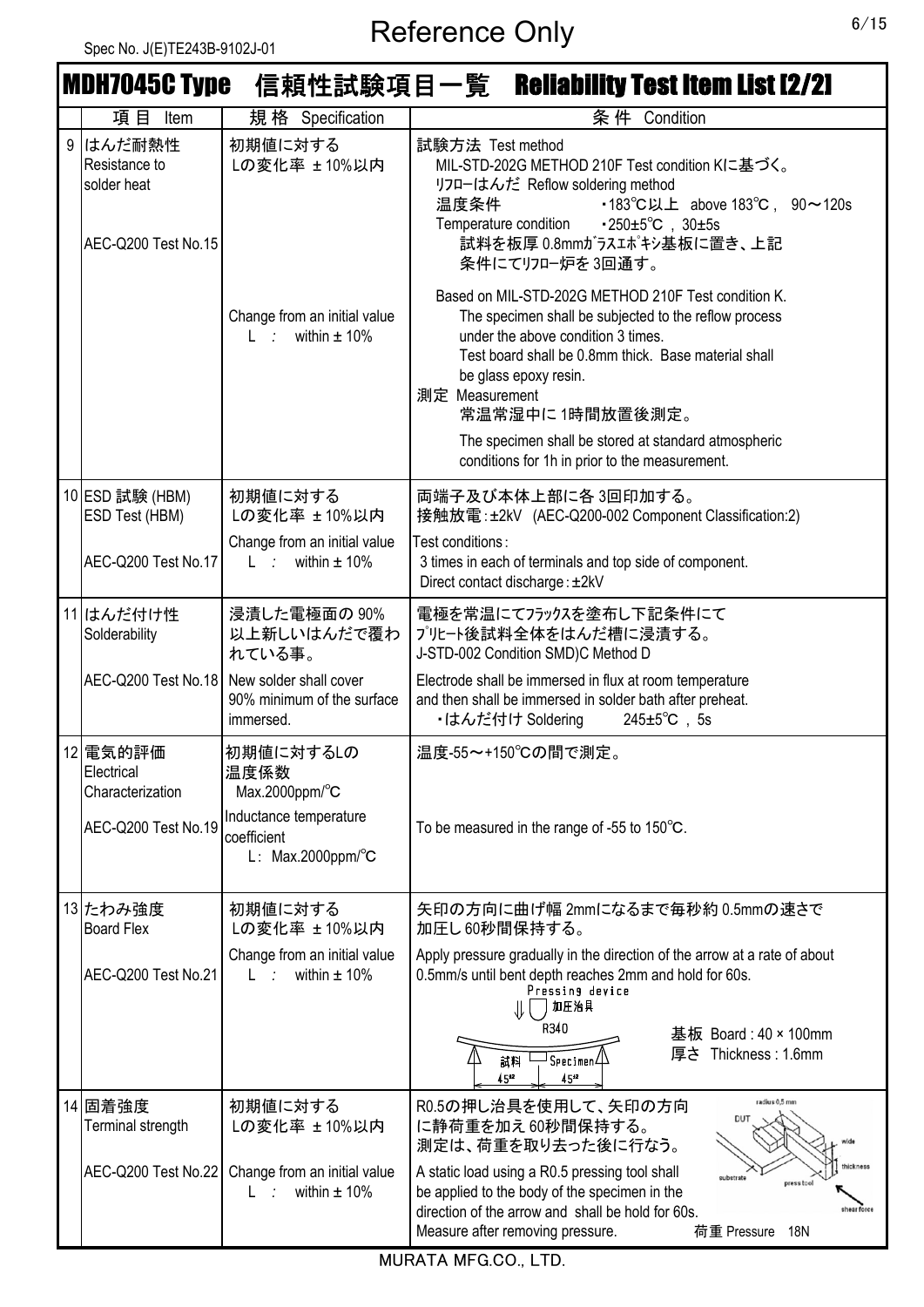# Reference Only 7/15





MURATA MFG.CO., LTD.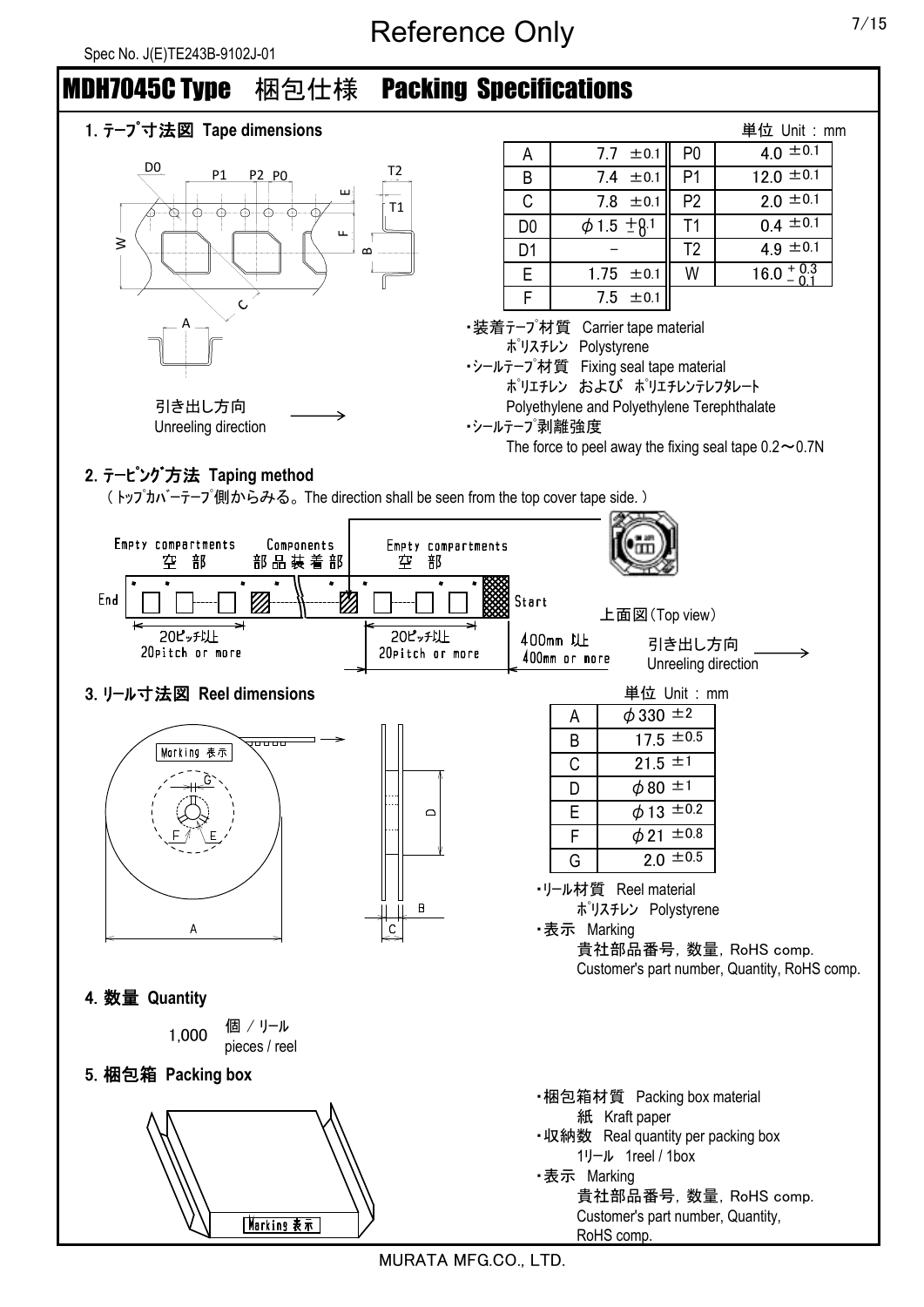# MDH7045C Type 注意事項 Precautions

# 使用上の注意事項(安全対策) **Notice**

|  | 1, 樹脂コーティング Resin coating<br>製品を樹脂で外装される場合、樹脂のキュアストレスが強いとインダクタンスが変化したり製品の性能に<br>影響を及ぼすことがありますので、樹脂の選択には十分ご注意下さい。また、実装された状態での信頼性評<br>価を実施下さい。<br>The inductance value may change and / or it may affect on the product's performance due to high<br>cure-stress of resin to be used for coating / molding products. So please pay your careful attention when you select resin.<br>In prior to use, please make the reliability evaluation with the product mounted in your application set. |
|--|---------------------------------------------------------------------------------------------------------------------------------------------------------------------------------------------------------------------------------------------------------------------------------------------------------------------------------------------------------------------------------------------------------------------------------------------------------------------------------------------|
|  | 2. フェールセーフ Fail-safe<br>当製品に万が一異常や不具合が生じた場合でも、二次災害防止のために完成品に適切な<br>フェールセーフ機能を必ず付加して下さい。<br>Be sure to provide an appropriate fail-safe function on your product to prevent a second damage that may be<br>caused by the abnormal function or the failure of our product.                                                                                                                                                                                                                    |
|  | 3. 定格上の注意 Caution(Rating)<br>定格電流を超えてのご使用は避けてください。定格電流を超えて使用しますと、当製品は発熱し、<br>ワイヤー間のショート、断線あるいははんだが溶けて部品が脱落する恐れがあります。<br>Do not exceed maximum rated current of the product. Thermal stress may be transmitted to the product and<br>short / open circuit of the product or falling off the product may be occurred.                                                                                                                                                                         |
|  | 4, 温度上昇 Temperature rise<br>インダクタの温度はご設計環境で大きく変わります。<br>熱設計には充分ご注意をされ温度保証範囲でのご設計をお願いします。<br>Temperature rise of power inductor depends on the installation condition in end products.<br>It shall be confirmed in the actual end product that temperature rise of power inductor is in the limit<br>specified temperature class.                                                                                                                                                            |
|  | 5, 洗浄について Cleaning<br>洗浄する場合は支障がないことをご確認の上ご使用ください。<br>If a washing process is applied, please make sure there is no problem with operating.                                                                                                                                                                                                                                                                                                                                                 |
|  | 6, 標準はんだ付け条件 Standard Soldering Conditions<br>半田方式リフローでご使用ください。                                                                                                                                                                                                                                                                                                                                                                                                                             |

Please use reflow be soldering method.

使用フラックス、はんだ Flux, Solder

| フラックス<br>Flux | ・ロジン系フラックスをご使用下さい。<br>. Use rosin-based flux.<br>・酸性の強いもの[ハロゲン化物含有量0.2(wt)%(塩素換算値)を超えるもの]は<br>使用しないで下さい。<br>-Don't use highly acidic flux with halide content exceeding 0.2(wt)% (chlorine conversion value).<br>・水溶性フラックスは使用しないで下さい。<br>. Don't use water-soluble flux. |
|---------------|--------------------------------------------------------------------------------------------------------------------------------------------------------------------------------------------------------------------------------------------------------------------------|
|               |                                                                                                                                                                                                                                                                          |
| はんだ           | ・Sn-3.0Ag-0.5Cu 組成の無鉛はんだをご使用下さい。                                                                                                                                                                                                                                         |
| Solder        | .Use Sn-3.0Ag-0.5Cu solder                                                                                                                                                                                                                                               |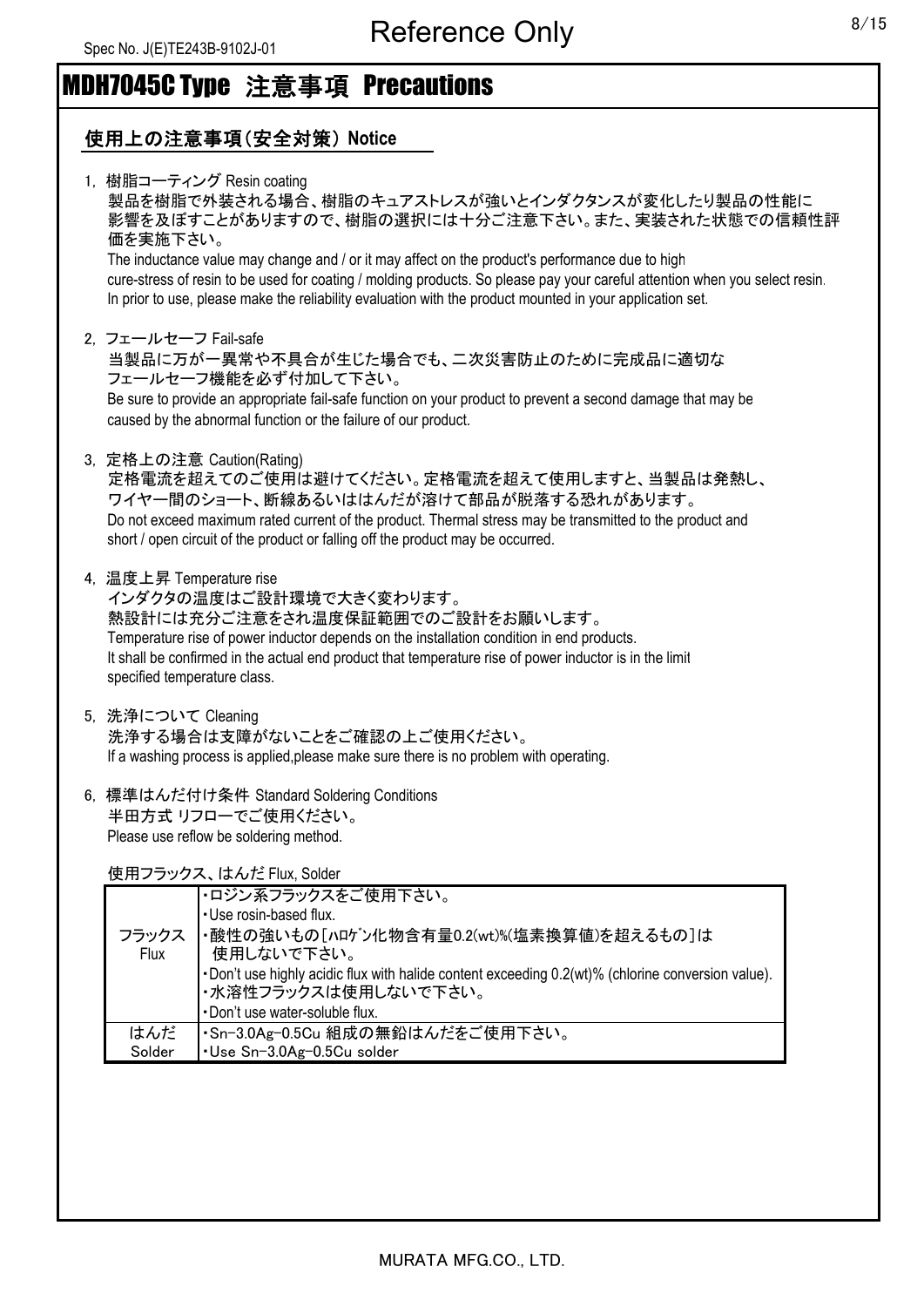## 使用上の注意事項(安全対策) **Notice**

## その他 **Other**

腐食性ガス Corrosive gas

腐食性ガス(イオウ系ガス[硫化水素、二酸化イオウなど]、塩素、アンモニア、など)の環境にさらされる、 または前記腐食性ガス環境下にさらされたオイルなど(切削油、シリコーン油等)と接触した場合に、 製品電極の腐食などによって特性劣化または劣化からオープンに至る可能性がありますので、 ご使用はお避けください。なお、当環境下でのご使用について弊社は一切の責任を負いません。 Please refrain from use since contact with environments with corrosive gases (sulfur gas [hydrogen sulfide, sulfur dioxide, etc.], chlorine, ammonia, etc.) or oils (cutting oil, silicone oil, etc.)

that have come into contact with the previously stated corrosive gas environment will result in deterioration of product quality or an open from deterioration due to corrosion of product electrode, etc.

We will not bear any responsibility for use under these environments.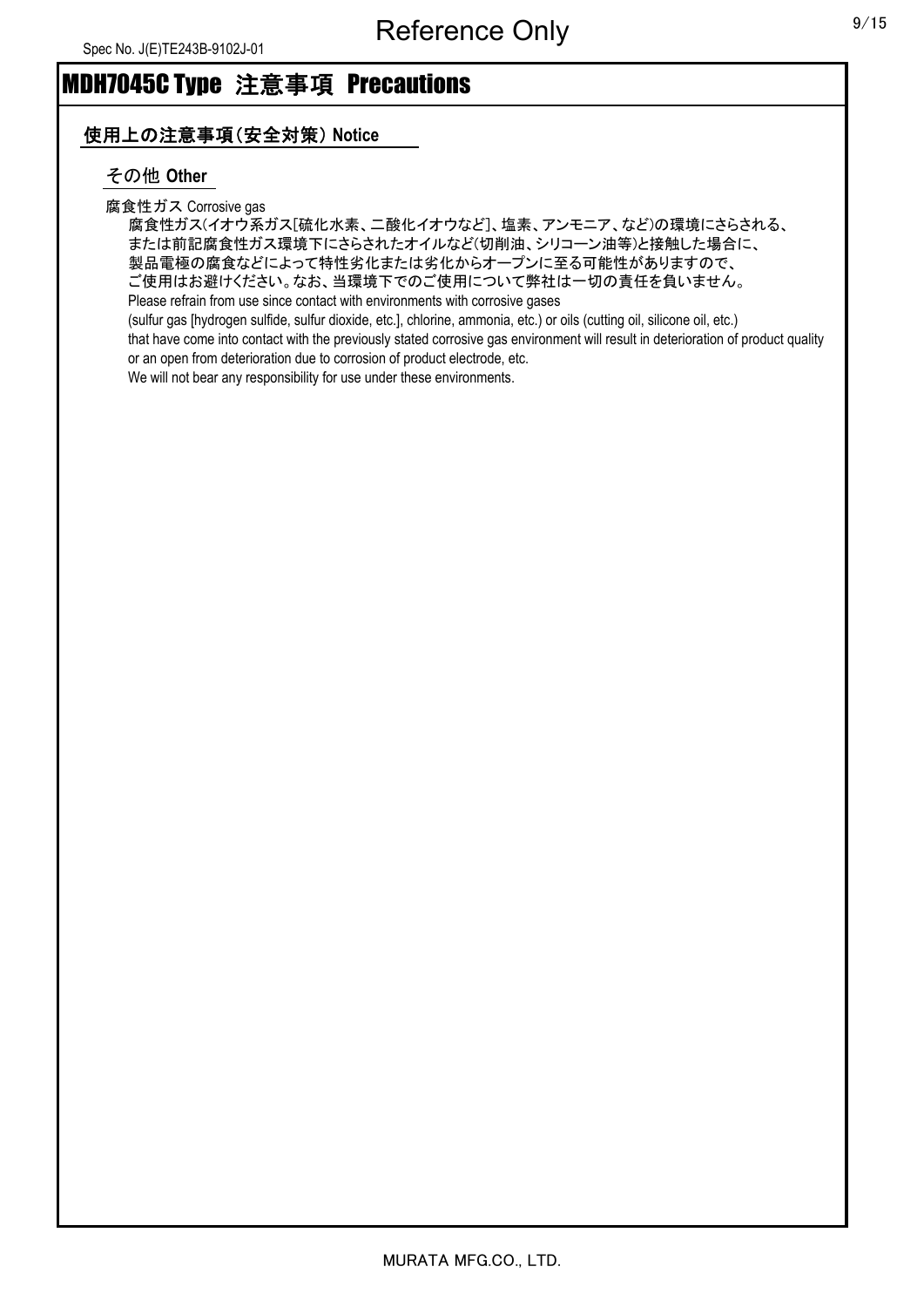# MBH7045C Type 注意事項 Precautions

# 実装上の取り扱い注意 **Notice**

7, 使用上の注意 Notice

本製品は、はんだ付けにて接合されることを意図して設計しておりますので、導電接着剤での接合等の方法を使用 される場合は事前に弊社にご相談ください。

a) コイルの下には電極部を除きスルーホールやパターンの設置をお避け下さい。

b) コイルに他の部品が触れない様にご設計をお願いします。

This product is designed for solder mounting.

Please consult us in advance for applying other mounting method such as conductive adhesive

a) Do not make any through holes and copper pattern under the coil except a copper pattern to the electrode.

b) Design/mount any components not to contact this product

7-1, 部品配置 Product's location

基板設計時、部品配置について次の点にご配慮下さい。

① 基板のそり・たわみに対して、ストレスが加わらないように部品を配置して下さい。

The following shall be considered when designing and laying out P.C.B.'s

① P.C.B. shall be designed so that products are not subject to the mechanical stress due to warping the board

[部品方向 Products direction]

〈Poor example〉 〈Good example〉 b a

ストレスの作用する方向に対して、 横向き(長さ:a<b)に部品を配置して 下さい。 Products shall be located in the sideways direction to the mechanical stress.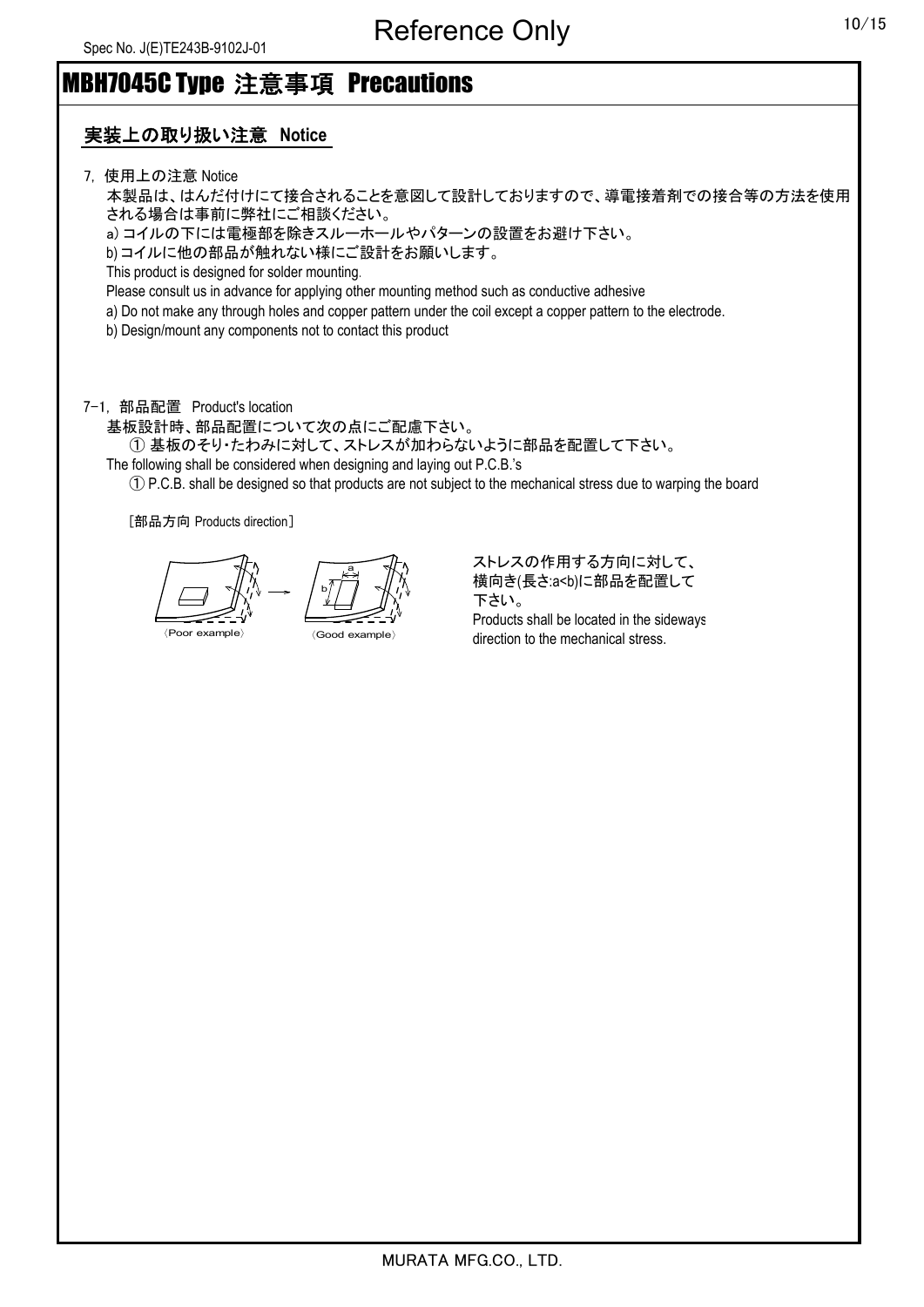## 実装上の取り扱い注意 **Notice**

②基板ブレイク付近での部品配置 Components location on P.C.B. separation. 基板分割でのストレスを軽減するために下記に示す対応策を実施することが有効です。 下記に示す3つの対策をすべて実施することがベストですが、ストレスを軽減するために可能な限りの 対策を実施ください。

It is effective to implement the following measures, to reduce stress in separating the board. It is best to implement all of the following three measures; however, implement as many measures

as possible to reduce stress.

| 対策内容 Contents of Measures                                                                                                 | ストレスの大小 Stress Level |
|---------------------------------------------------------------------------------------------------------------------------|----------------------|
| (1)基板分割面に対する部品の配置方向を平行方向とする。<br>Turn the mounting direction of the component parallel to<br>the board separation surface. | $A > D^*1$           |
| (2)基板分割部にスリットを入れる。<br>Add slits in the board separation part.                                                             | A > B                |
| (3)基板分割面から部品の実装位置を離す。<br>Keep the mounting position of the component away from<br>the board separation surface.           | A > C                |



\*1 上記の関係は、手割はカットラインに対して垂直に応力が かかることが前提です。

ディスクカット機などの場合は、応力が斜めにかかり、 A > D の関係が成り立ちません。

\*1 A > D is valid when stress is added vertically to the perforation as with Hand Separation. If a Cutting Disc is used, stress will be diagonal to the PCB, therefore A > D is invalid.

③ネジ穴近辺での部品配置

ネジ穴近辺に部品を配置すると、ネジ締め時に発生する 基板たわみの影響を受ける可能性があります。 ネジ穴から極力離れた位置に配置してください。 ③ Mounting Components Near Screw Holes When a component is mounted near a screw hole, it may be affected by the board deflection that occurs during the tightening of the screw. Mount the component in a position as far away from the screw holes as possible.



7-2, 基板、周辺部品の耐熱温度 Temperature rating of the circuit board and components located around 当製品に定格電流(温度上昇に基づく場合)を通電すると、製品温度が最大40℃上昇しますので、基板および周辺 部品の耐熱温度にはご注意下さい。 Temperature may rise up to max. 40 ℃ when applying the rated current to the Products.

Be careful of the temperature rating of the circuit board and components located around.

7-3, 製品の取り扱い Caution for use 磁気の影響でインダクタンスが変わる可能性があります。 取り扱いの際には、磁気を帯びたピンセットや磁石などは使用しないで下さい。 (樹脂や陶器で先端加工されたピンセットなどをご使用下さい。) There is possibility that the inductance value change due to magnetism. Don't use a magnet or a pair of tweezers with magnetism when chip coil are handled. (The tip of the tweezers should be molded with resin or pottery.)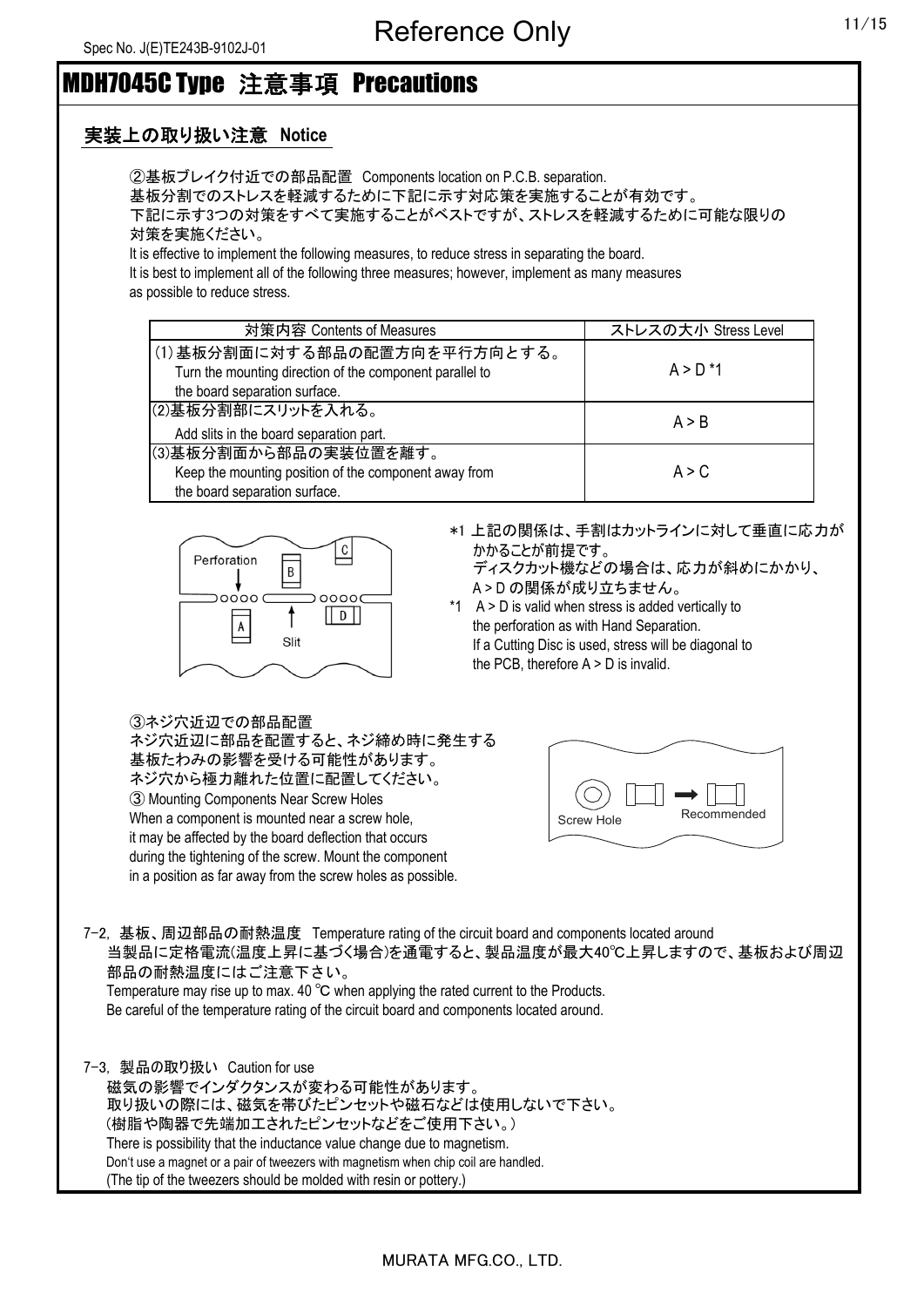#### 実装上の取り扱い注意 **Notice**

7-4, 基板の取扱い Handling of a substrate

部品を基板に実装した後は、基板ブレイクやコネクタの抜き差し、ネジの締め付け等の際、基板のたわみや ひねり等により、部品にストレスを与えないようにしてください。 過度な機械的ストレスにより部品にクラックが発生する場合があります。 After mounting products on a substrate, do not apply any stress to the product caused by bending or twisting to the substrate when cropping the substrate, inserting and removing a connector from the substrate or tightening screw to the substrate. Excessive mechanical stress may cause cracking in the product

**Bending Twisting**

 $\leftarrow$ 

 $\sqrt{a}$ 

## その他 **Other**

 磁気飽和 Magnetic Saturation 定格電流を超えた電流が流れた場合、磁気飽和によりインダクタンス値が低下します。 When the excessive current over rated current is applied, the inductance value may change due to magnetism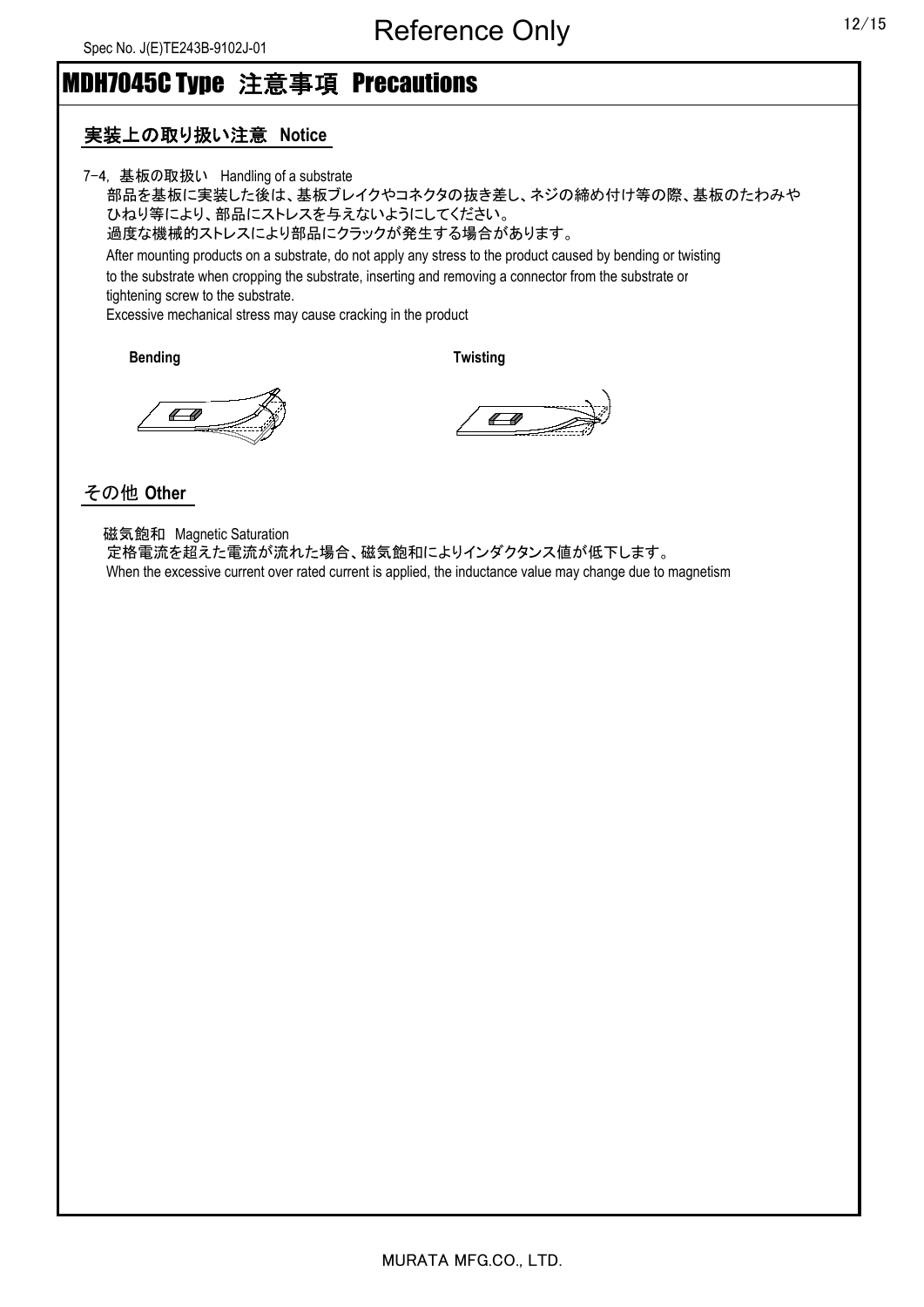# 使用上の注意事項(安全対策) **Notice**

| 8. 保管 · 運搬 Storage and Handling Requirements                                                                  |
|---------------------------------------------------------------------------------------------------------------|
| ① 保管期間<br>納入後、6ヶ月以内にご使用下さい。                                                                                   |
| なお、6ヶ月を超える場合は、はんだ付け性をご確認の上ご使用ください。                                                                            |
| ② 保管方法                                                                                                        |
| ・当製品は、温度-10~+40℃、相対湿度 15~85%で、且つ、急激な温湿度の変化の                                                                   |
| ない室内で保管ください。                                                                                                  |
| 硫黄・塩素ガス・酸など腐食性ガス雰囲気中で保管されますと、電極が酸化し、はんだ付け性不良が<br>生じたり、製品の巻線部分が腐食する等の原因となります。                                  |
| ・バルクの状態での保管は避けてください。バルクでの保管は製品同士あるいは製品と他の部品が                                                                  |
| 衝突し、コアカケや断線を生じることがあります。                                                                                       |
| ・湿気、塵などの影響を避けるため、床への直置は避けパレットなどの上に保管ください。                                                                     |
| ・直射日光、熱、振動などが加わる場所での保管は避けてください。                                                                               |
| (3) 運搬                                                                                                        |
| 過度の振動、衝撃は製品の信頼性を低下させる原因となりますので、取り扱いには充分注意をお願い                                                                 |
| します。                                                                                                          |
| (1) Storage period                                                                                            |
| Use the products within 6 months after delivered.                                                             |
| Solderability should be checked if this period is exceeded.                                                   |
| (2) Storage conditions                                                                                        |
| • Products should be stored in the warehouse on the following conditions.                                     |
| Temperature : -10 $\sim$ 40 $^{\circ}$ C                                                                      |
| Humidity: 15 to 85% relative humidity, No rapid change on temperature and humidity                            |
| Don't keep products in corrosive gases such as sulfur,                                                        |
| chlorine gas or acid, or it may cause oxidization of electrode, resulting in poor solderability.              |
| • Products should not be stored on bulk packaging condition to prevent the chipping of the core and the       |
| breaking of winding wire caused by the collision between the products.                                        |
| . Products should be stored on the palette for the prevention of the influence from humidity, dust and so on. |
|                                                                                                               |
| . Products should be stored in the warehouse without heat shock, vibration, direct sunlight and so on.        |
| (3) Handling condition                                                                                        |
| Care should be taken when transporting or handling product to avoid excessive vibration or mechanical shock.  |
|                                                                                                               |
|                                                                                                               |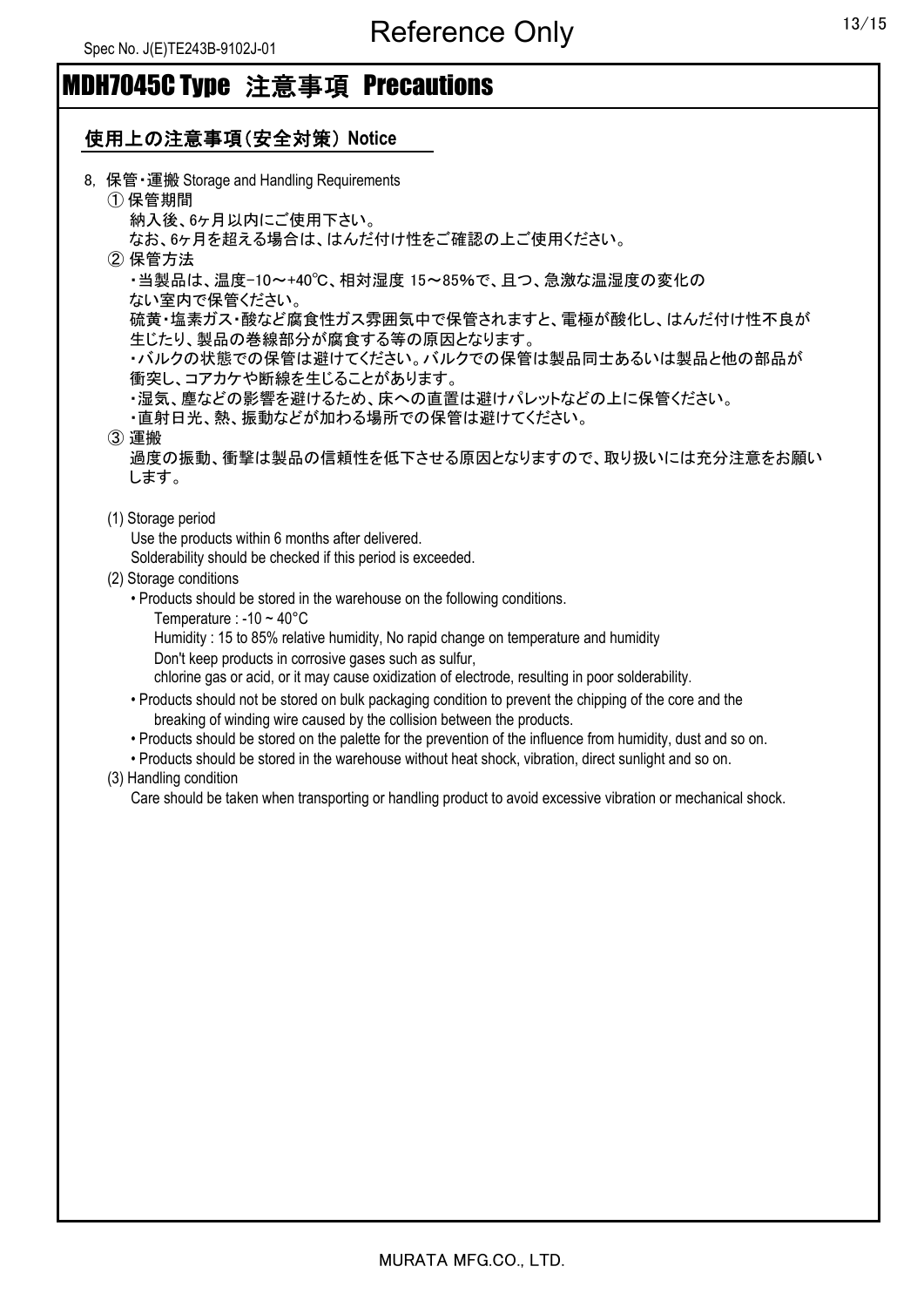## 使用上の注意事項(安全対策) **Precautions**

- 9, ディレーティング Derating 各製品温度環境下においてはディレーティングカーブの負荷以下にて使用して下さい。 Max. DC current as function of product temperature (derating curve)
	- I<sub>OP</sub>: Loaded Current
	- $I_R$  : Rated Current